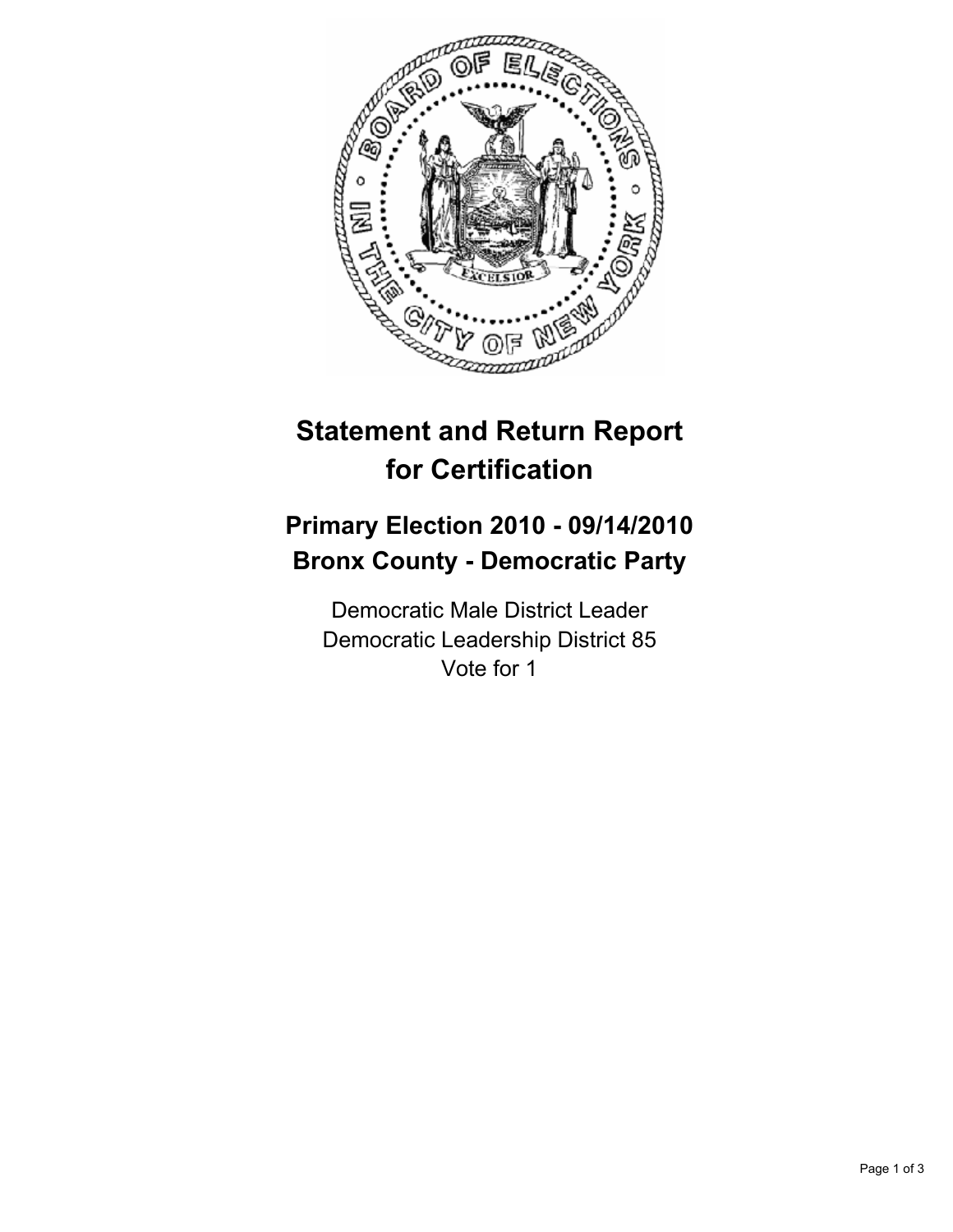

## **Assembly District 85**

| <b>PUBLIC COUNTER</b>          | 4,579          |
|--------------------------------|----------------|
| <b>EMERGENCY</b>               | 3              |
| ABSENTEE/MILITARY              | 76             |
| AFFIDAVIT                      | 67             |
| CARLOS CHARLIE RAMOS JR.       | 1,320          |
| <b>MICHAEL ROBLES</b>          | 1,824          |
| DOROTHY HASHEAD (WRITE-IN)     | 1              |
| KEN PADILLA (WRITE-IN)         | $\overline{2}$ |
| MATTHEW MUFFLER (WRITE-IN)     | 1              |
| MATTHEW SHUTTLER (WRITE-IN)    | 1              |
| MATTHEW SWFFL (WRITE-IN)       | 1              |
| PETER RIVERA (WRITE-IN)        | 1              |
| R. DIAZ (WRITE-IN)             | 1              |
| RUBEN DIAZ (WRITE-IN)          | 8              |
| RUBEN DIAZ JR. (WRITE-IN)      | 1              |
| <b>WALTER CLARK (WRITE-IN)</b> | 1              |
| <b>Total Votes</b>             | 3,162          |